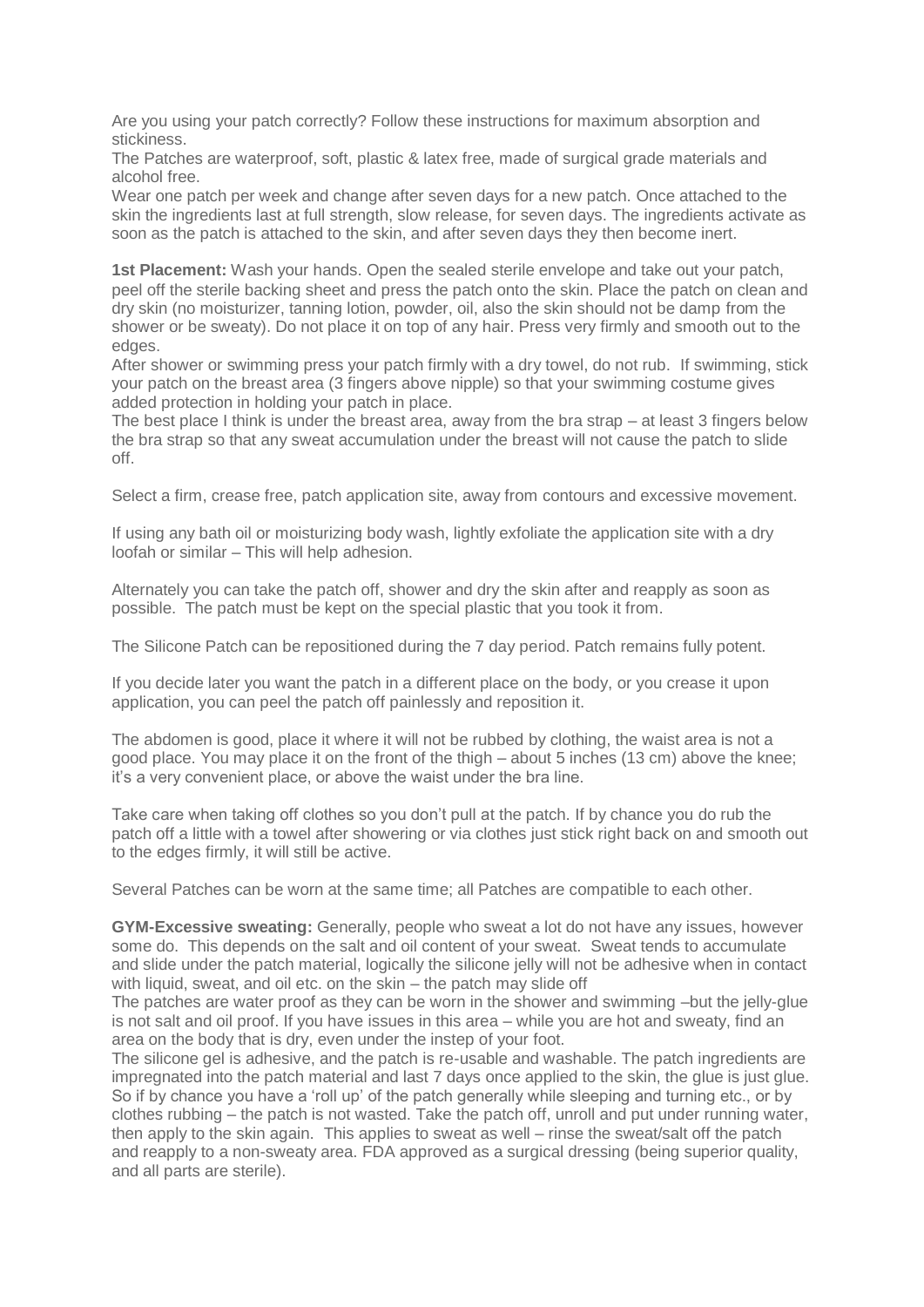If your skin is very sensitive, we doubt that you will have any reaction to this medical/surgical grade material, but as a safeguard choose to place your patch on your upper thigh as this is a more weathered area than the belly.

**Storage:** Each single patch comes in its own sterile, sealed packs, and then sealed in a second sterile Pack. All patches come in an outer packaging as well. You need to store them in this to keep them at full potency and stickiness. There is no shelf life if stored correctly. Keep your patches in the packaging provided. Store in a cool, dry place, do not refrigerate. Keep away from sunlight, mobile phones, computers and microwave ovens.

**Children wearing the patches:** You can cut the patch in half for a child – cut while still on the backing paper. Place on the shoulder blade if they are likely to tamper with them. And wear for seven days then change for a new patch. Missing a week for a child is fine.

Best locations on the body to apply Patches – The best locations to apply patches are where there are large concentrations of small blood vessels under the top skin (dermal) layers. The illustrations should be used as a general guide:



Technique – Firmly stick in place and leave for 7 days. Apply to clean, dry and hair free skin.

Prepare Your Skin – To ensure comfort, decide where to apply the patch depending on your activities for the day. The best options for placement are the wrists, forearms, torso, abdomen, feet or flanks. Moisturising Shower Gels, Powder, Lotion, Deodorant etc. will affect the stickiness of the patch. Always apply to freshly cleaned, dry and hair free skin. Excessive oil or sebum production will affect patch stickiness - to improve patch stickiness on some skintypes, lightly dry exfoliate patch application site first.

Apply the Patch – Remove the Patch from the packaging. Peel Patch off the protective strip very carefully, using your fingertip to lift off and immediately apply it to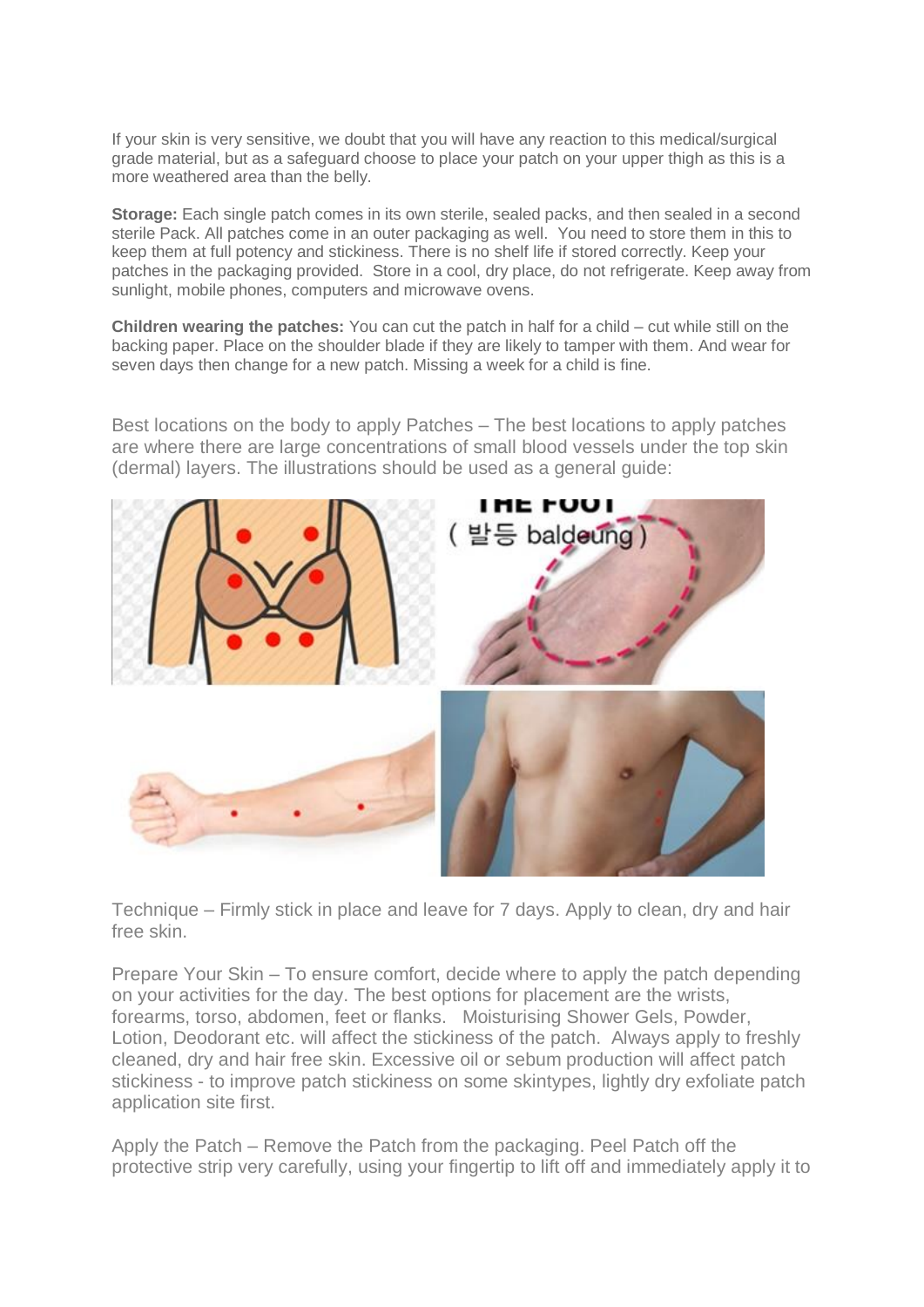your skin. Press down firmly to secure patch in place. Do not remove and re-use. Be careful not to rub aggressively over the Patch if any itchiness or sensitivity is experienced.

Patch Removal – Lift patch and peel away swiftly. Do not scratch or rub as this may irritate sensitive skin. Each patch is good for one use. Use mineral oil or warm water and soap to remove any adhesive residue.

INDICATIONS: Must be stored in the packaging they come in, away from heat, direct sunlight, microwaves and computers.

SIDE EFFECTS: There are no side effects. Sensitive skin types may benefit from sticking the patch under the foot eg. insoles

WARNINGS: If you have serious health conditions or are taking medications, it is best to consult your physician before using the patch.

CONTRA INDICATIONS: Do not ingest. Use only as directed by your Aesthetician. If you are pregnant, nursing, taking any medications or have any medical condition, please consult your healthcare practitioner before taking any dietary supplement. Seek medical advice in the unlikely event of an adverse reaction.

The Patch is not intended to diagnose, treat, cure or prevent any disease.

PRESENTATION Globalderm Homeopathic Transdermal Derma Fusion Patches are hermetically sealed and housed in a Globalderm Branded Packaging with the company LOGO. Each pack is sealed with a Genuine Holographic Globalderm Security Sticker that is tamper proof to guarantee authenticity. BEWARE OF IMMITATIONS.

STORAGE: Store in a cool (at or below 25 $^{\circ}$  C), dry place and away from Sunlight, microwaves and computers. Do not refrigerate KEEP OUT OF REACH OF CHILDREN AND PETS.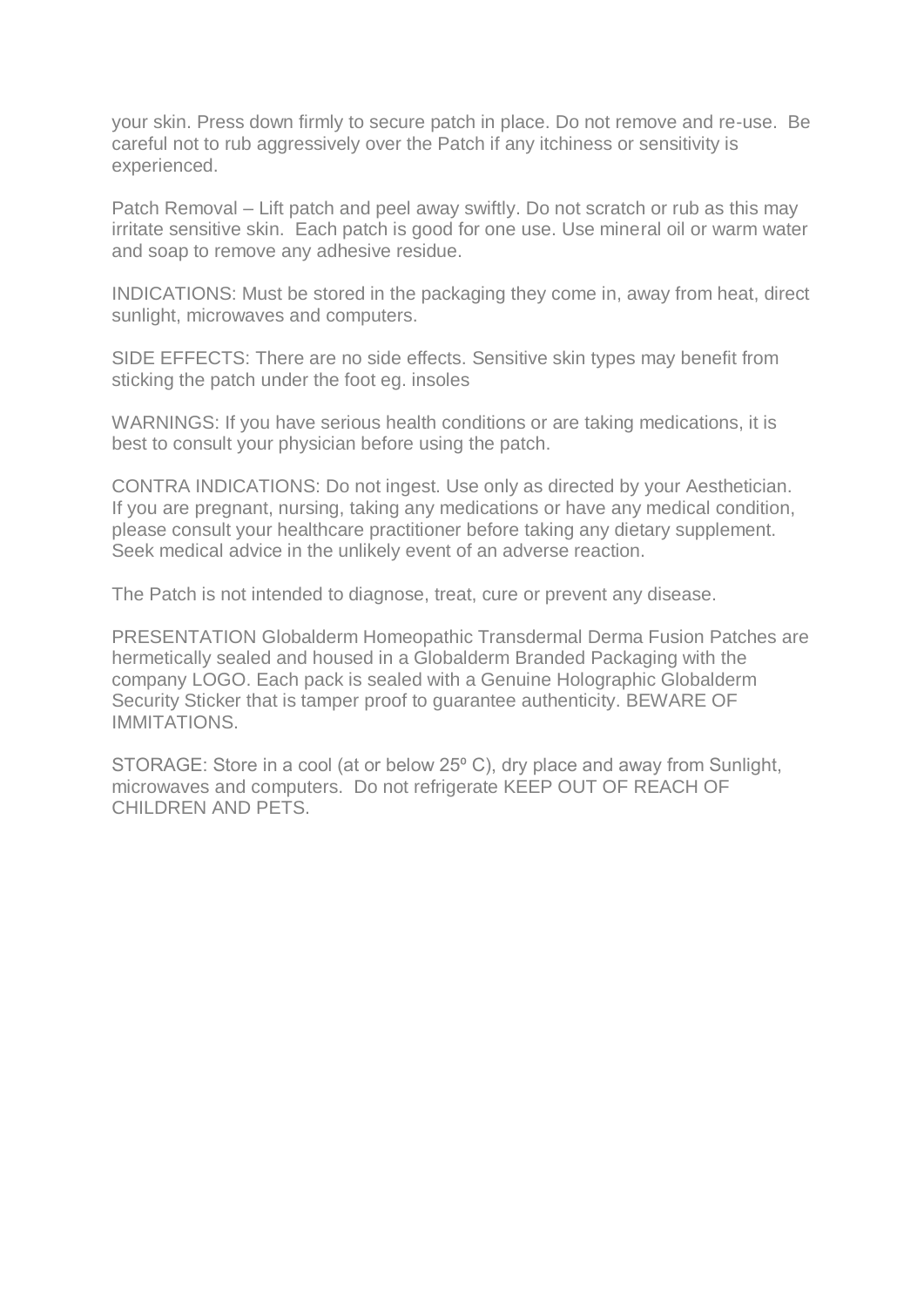